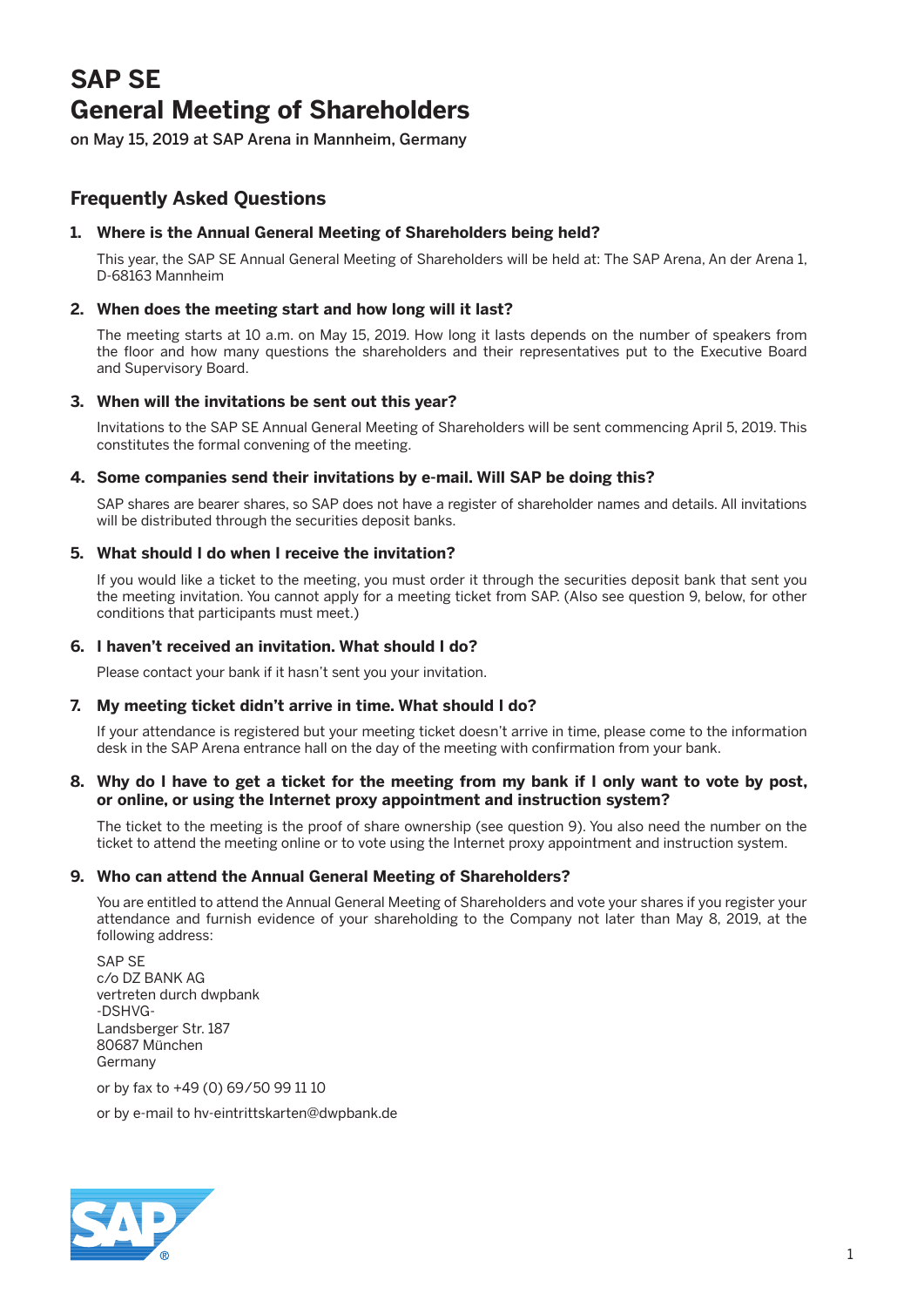SAP SE must receive your registration in German or English in text form. "In text form" means given in writing or fax identifying the person giving the statement (last name, first name, and address) and having a signature or other identifiable indication of the person who completed the document. The evidence of shareholding must be submitted in the form of evidence prepared in text form by a depositary institution in German or English. The evidence of shareholding must refer to and be true as of the record date, which is the beginning of April 24, 2019. To attend and vote, you must be the shareholder on the record date.

#### **10. Can I attend the meeting if I sell my shares before the meeting date?**

 You can attend if you have furnished evidence that you owned SAP shares on the record date (midnight at the beginning of April 24, 2019) and your attendance was registered not later than May 8, 2019, at the address notified for that purpose. You can still attend if you sell your shares after the record date.

#### **11. Can I vote by post?**

 Postal votes must be in writing on the postal vote form. The form is part of the admission ticket and is also available online at www.sap.com/agm. For more information about how to vote by post, see page 25 in the invitation to the Annual General Meeting of Shareholders.

#### **12. How do I instruct the Company to vote on my behalf?**

 Before or at the meeting, you can give instructions to a proxy provided by the Company. For more details, see page 26 in the invitation to the Annual General Meeting of Shareholders.

#### **13. Can I appoint proxies on the Internet and instruct them how to vote my shares?**

 We offer our shareholders Internet facilities to appoint and instruct proxies provided by the Company. The procedure is as for attendance in person, that is to say, whether you wish to order an entrance ticket for the Annual General Meeting of Shareholders and vote your shares yourself, or whether you wish to appoint a proxy, you must first register and submit evidence of your shareholding in time. To access the Internet proxy instruction system, go to www.sap.com/agm.

#### **14. Can I vote my shares on the Internet myself?**

 This year again, we are able to offer real online attendance. Participants can follow a live Internet stream of the entire Meeting, vote their shares in real time, and inspect the attendance register online.

#### **15. Is there free parking for cars?**

 The parking lot at SAP Arena has space for 2,700 cars. There is a map on the meeting ticket showing the parking lots.

#### **16. Does SAP provide complimentary bus and rail tickets to the meeting?**

 Yes – with your meeting ticket, you will be sent a free pass for the entire VRN (local public transportation company) network, valid on the day of the meeting.

#### **17. Why are there security checks?**

 SAP wishes to provide a safe environment for people attending the Annual General Meeting of Shareholders. There will be the usual security checks as people arrive for the meeting.

#### **18. Where can I obtain evidence of attendance for my tax return?**

 The attendance certificate is at the back of the ballot card book that you will receive when you arrive and hand in your ticket. Please detach it from the ballot card book and keep it.